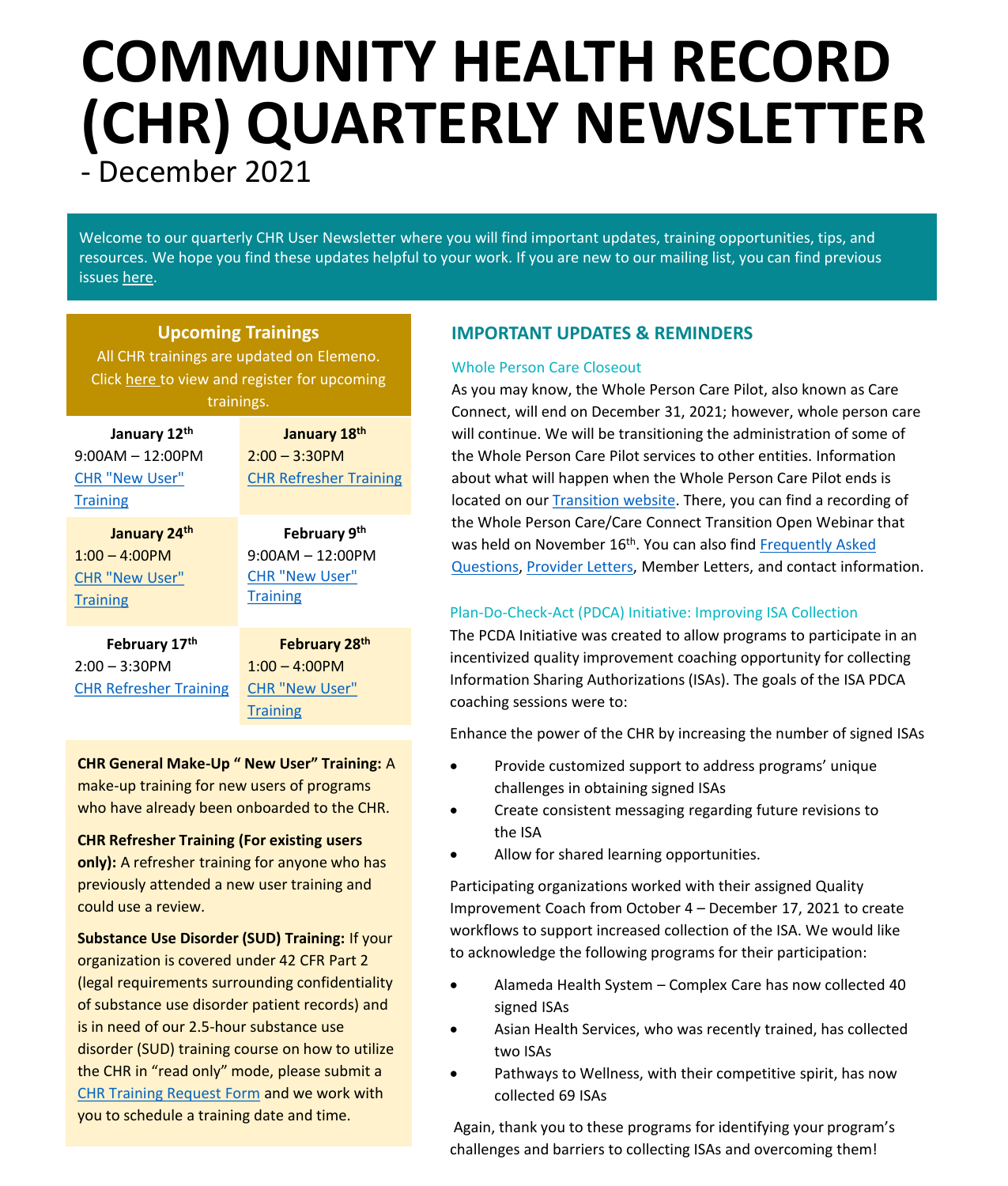Free CHR Workflow Consultation Services: Sign up now to increase the efficiency and effectiveness of your care coordination and case management services!

#### **Have you ever asked yourself:**

- How do I locate my clients more efficiently?
- How can I quickly identify which social service benefits my clients are receiving?
- How can I confirm my client's eligibility for services?
- How do I more efficiently support my clients after they have been discharged from a hospital?

## **Let us help you determine how the CHR can answer these questions and other ways you can maximize the information found in the CHR!**

AC3 is excited to offer CHR Workflow Consultation Services as we enter the CHR's 3<sup>rd</sup> year of implementation. Since its rollout in September 2019, the CHR has grown by leaps and bounds – incorporating nearly 20 data streams, and partnering with nearly 30 organizations and 200 unique programs. Now more than ever, the CHR is positioned to support its users to provide more effective care coordination and case management for the clients they serve. **Sign up now!** [https://tinyurl.com/CHRWorkflow](https://nam02.safelinks.protection.outlook.com/?url=https%3A%2F%2Ftinyurl.com%2FCHRWorkflow&data=04%7C01%7Ckatsmith%40pcgus.com%7Cc89887757e54447979cd08d97fa95bfd%7Cd9b110c34c254379b97ae248938cc17b%7C0%7C0%7C637681187675121751%7CUnknown%7CTWFpbGZsb3d8eyJWIjoiMC4wLjAwMDAiLCJQIjoiV2luMzIiLCJBTiI6Ik1haWwiLCJXVCI6Mn0%3D%7C1000&sdata=knppKKsLxFUYj8dWLncL5bD%2F%2BaR9bkSwUCeJcxqoplc%3D&reserved=0)

# **CHR USER SURVEY & IMPROVEMENTS TO CHR LOG IN EXPERIENCE**

Thank you to all of you who completed the CHR Survey in October! We received a total of 72 responses from users from 19 organizations. In response to your feedback, we are working to simplify the [login](https://careconnect.elemenohealth.com/#/resource/QR65966fb677cfe7059b91?source=link) steps, have created this login tip sheet and have improved access to Help Desk support. Your valuable feedback allows us to identify ways in which we can enhance the CHR to better support you and the consumers you serve.

## **WHAT'S NEW**

### New Organizations Joining the CHR

We would like to welcome the following new organizations and programs to the CHR!

New Organizations and Programs:

- [Magnolia Women's Recovery](https://magnoliarecovery.org/)
- DayBreak [Adult Care Centers](https://www.daybreakcenters.org/)
- [MedZed](https://nam02.safelinks.protection.outlook.com/?url=https%3A%2F%2Fwww.mymedzed.com%2F&data=04%7C01%7Ckatsmith%40pcgus.com%7C178ac3055af940aad22d08d9b9c67bf8%7Cd9b110c34c254379b97ae248938cc17b%7C0%7C0%7C637745084442901447%7CUnknown%7CTWFpbGZsb3d8eyJWIjoiMC4wLjAwMDAiLCJQIjoiV2luMzIiLCJBTiI6Ik1haWwiLCJXVCI6Mn0%3D%7C3000&sdata=d%2FCAEZjuXP5iJN8Odi1s1b6NpOW0GxmoSnkBfzzvsyU%3D&reserved=0)
- [Open Heart Kitchen](https://www.openheartkitchen.org/)
- **[LifeSTEPS](https://lifestepsusa.org/)**
- [LIFE ElderCare](https://lifeeldercare.org/)

#### Live Help Desk Access Support!

Did you know that effective November 15, 2021, **ALL** CHR users will be able to get a live person when they call to get their CHR issue resolved? Turnaround time for issues could take as little as 1 hour to 24 business hours depending on the severity of the problem. Help Desk staff will be available during business hours (Mon-Fri; 7am-5pm) to answer your call. **The Help Desk contact number is (510) 618-1997.**

Help Desk hours will be modified to account for the holidays:

- **December 20th -23rd:** The Help Desk will be limited ONLY to email. Please email [CareConnectHelp@acgov.org](mailto:CareConnectHelp@acgov.org) with any questions.
- **December 27th -30th:** The Help Desk will be available via phone and email between the hours of 8:00AM-4:30PM.
- **December 24th and December 31st:** The Help Desk will be closed. Please submit any urgent matters to [CareConnectHelp@acgov.org](mailto:CareConnectHelp@acgov.org) as tickets will be reviewed in case of emergencies.

### New CHR Training Dashboard

We are excited to announce the launch of our first onboarding of a new organization via a learning management system (LMS) self-paced training platform. This pilot was launched on December 6th! The CHR online learning platform provides the ability for future training and CHR resources to be accessed online at the learner's convenience. Kicking off our LMS pilot for online CHR training, we welcome Felton Institute into the CHR Community of users. Stay tuned for more information about the Community Health Record (CHR) Training Dashboard!

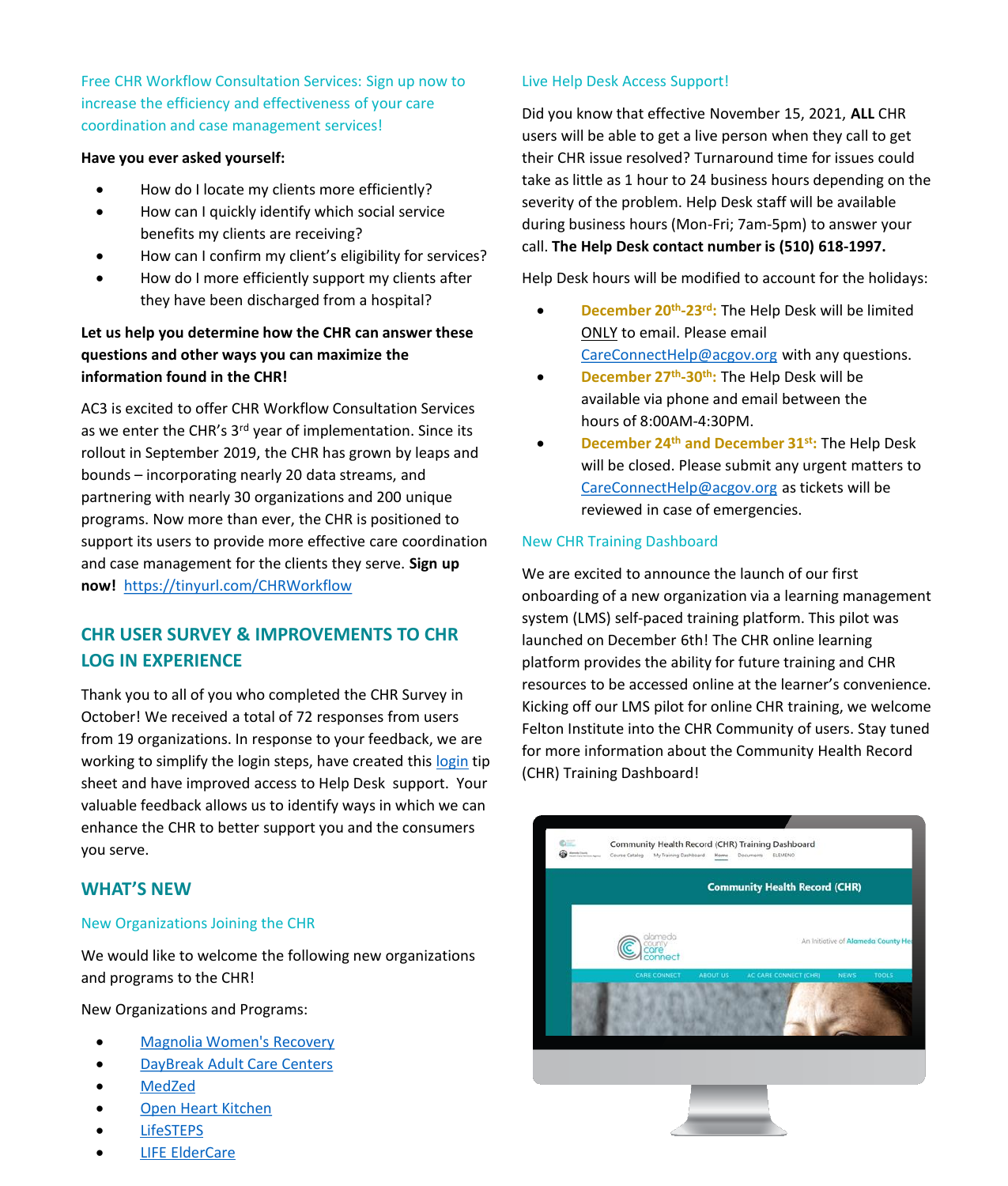# **NEW DATA INTEGRATION**

## LIVE: Improved Mental Health Data Integration!

As of October 8<sup>th</sup>, 2021, you can see mental health data for your consumers regardless of whether the consumer has signed the Information Sharing Authorization (ISA). You can [view the recording](https://nam02.safelinks.protection.outlook.com/?url=https%3A%2F%2Fcareconnect.elemenohealth.com%2F%23%2Fresource%2FQR729c483bc7a0d7ff3153%3Fsource%3Dreference&data=04%7C01%7Ckatsmith%40pcgus.com%7C44daaa39691c4f1cd4d908d9b53f049b%7Cd9b110c34c254379b97ae248938cc17b%7C0%7C0%7C637740104534499260%7CUnknown%7CTWFpbGZsb3d8eyJWIjoiMC4wLjAwMDAiLCJQIjoiV2luMzIiLCJBTiI6Ik1haWwiLCJXVCI6Mn0%3D%7C3000&sdata=YNmDSzTf3MVZ8iOtGP6sqwJC%2FQW%2FLTheqVG3N%2FTS9JY%3D&reserved=0) or [PowerPoint slides](https://nam02.safelinks.protection.outlook.com/?url=https%3A%2F%2Fcareconnect.elemenohealth.com%2F%23%2Fresource%2FQR676d3b4e177a33b75156%3Fsource%3Dreference&data=04%7C01%7Ckatsmith%40pcgus.com%7C44daaa39691c4f1cd4d908d9b53f049b%7Cd9b110c34c254379b97ae248938cc17b%7C0%7C0%7C637740104534509208%7CUnknown%7CTWFpbGZsb3d8eyJWIjoiMC4wLjAwMDAiLCJQIjoiV2luMzIiLCJBTiI6Ik1haWwiLCJXVCI6Mn0%3D%7C3000&sdata=MqP6xUFYH5Sjk9CxBCN7VFAovDGzz4x5AA5CTTU3u84%3D&reserved=0) from a recent webinar where this change is explained in greater detail.

Based on recent revisions and reinterpretations of certain laws, HCSA leadership and the Data Governance Committee recently approved a county-level policy change: mental health data is now displayed in the CHR, without an additional, specific consent for mental health information on the ISA or Whole Person Care enrollment status. This decision to improve mental health information sharing marks another major step in the aligned County and State efforts to reduce fragmented care and excessive crisis system utilization.

## *What does this mean for you?*

For any consumer that you are allowed to see in the CHR, you will now see mental health information, if we receive this data.

- This could include mental health diagnoses, medications, encounters, program information (for example, enrollment in Full-Service Partnership), and so forth.
- CHR users from non-HIPAA covered entities will still have to get an ISA from a consumer to see these records and will only see HIV test information and/or mental health information if these sensitive services checkboxes have been checked by the consumer.

## **COVID-19 Immunization Data**

Great News! The Immunization Panel within the Clinical tab will now display COVID-19 vaccination data for consumers who have received the vaccine. You will be able to track the vaccine manufacturer information (e.g., Pfizer, Moderna, Jansen/JNJ) as well as the dose number. We would like to acknowledge the hard work of Alameda County's Public Health Department to establish this important data feed to improve the vaccine response. We hope this will help care team members across the county who continue to focus time and effort on the COVID-19 response in Alameda County.

| <b>Immunizations</b>                         |            |             |
|----------------------------------------------|------------|-------------|
| D                                            |            |             |
| Drag here to set row groups<br>画             |            |             |
| <b>Description</b>                           | Vaccinated | Source      |
| COVID-19, mRNA, LNP-S, PF, 30 mcg. 1/11/2021 |            | CAIR (data) |
| COVID-19, mRNA, LNP-S, PF, 30 mcg 12/23/2020 |            | CAIR (data) |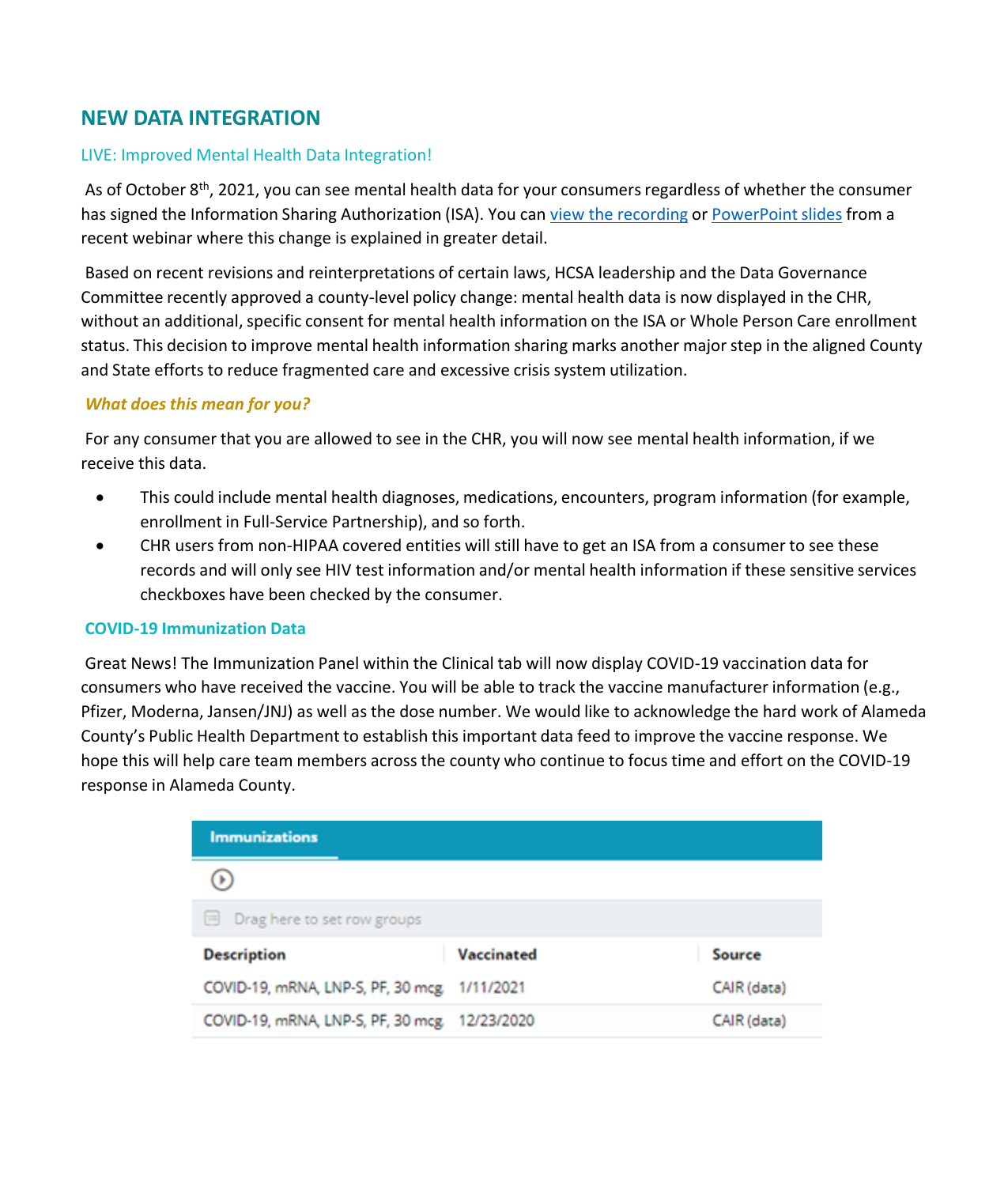## **TIPS & TRICKS**

### CHR Login

If you are logging into the CHR for the first time, see our [First Time Login Instructions](https://careconnect.elemenohealth.com/#/resource/QR65966fb677cfe7059b91?source=link) posted in Elemeno. If you experience any log in issues, please use the following tips to troubleshoot:

| Please use Chrome, Firefox, or Safari as a browser. Please do not use Internet Explorer.                                                                                                   |
|--------------------------------------------------------------------------------------------------------------------------------------------------------------------------------------------|
| If you are at a trusted computer, check the "this is a trusted computer" box to skip entering a security code every<br>time you login.                                                     |
| Please make sure you are entering the correct username, which is your first name.last name (e.g., robert.smith),<br>not your email address.                                                |
| Make sure you copied the temporary password and are not entering the security code from the last copy/paste.<br>You can check what you last copied by opening a Word document and pasting. |
| If you forget your password, click "forgot password" to reset.                                                                                                                             |
| Check your spam folder if you are not receiving the "forgot password" or security code emails.                                                                                             |
| If you run into issues and cannot login, please contact the Care Connect Help Desk at (510) 618-1997 or<br>careconnecthelp@acgov.org.                                                      |

#### Elemeno

You can now find an [Acronym Guide](https://careconnect.elemenohealth.com/#/resource/QR363d4256d51bc8c5284b?source=link&q=acronym%20guide#c) on Elemeno to view frequently used acronyms within the CHR.

**New to Elemeno?** [Elemeno](https://careconnect.elemenohealth.com/) is the go-to online platform containing tip-sheets, guides, videos, and other resources for providers in Alameda County. In addition to resources on providing Care Management, Health Plans, Benefits, Housing, Mental Health, Primary Care, and Substance Use Disorder Treatment, Elemeno also hosts key resources for navigating the CHR. Take this [quick](https://careconnect.elemenohealth.com/#/resource/QR3962170dad740c260516?source=resources) tour to better access and navigate your way through Elemeno. Use the self-registration feature by clicking "First time? Create an Account" and entering your organization email [here.](https://careconnect.elemenohealth.com/#/login)

Remember, you can also get to Elemeno by clicking on the ? in the top right corner of the CHR.

| rvices             |                              | $\bullet$ $\bullet$<br>$\odot$<br>൫ |
|--------------------|------------------------------|-------------------------------------|
| <b>Messages</b>    |                              | Ω                                   |
| $\triangleright$ ) |                              | +                                   |
| <b>Date</b>        | <b>Subject</b>               | <b>Sender</b>                       |
| 2/26/2021          | <b>Document Verification</b> | Cuidad Tre                          |

Click on the **?** (HELP) icon to be directed to Elemeno. The first use of this feature requires registering with your work email. After that, you will be taken directly to the CHR Resources page each time you click the ?.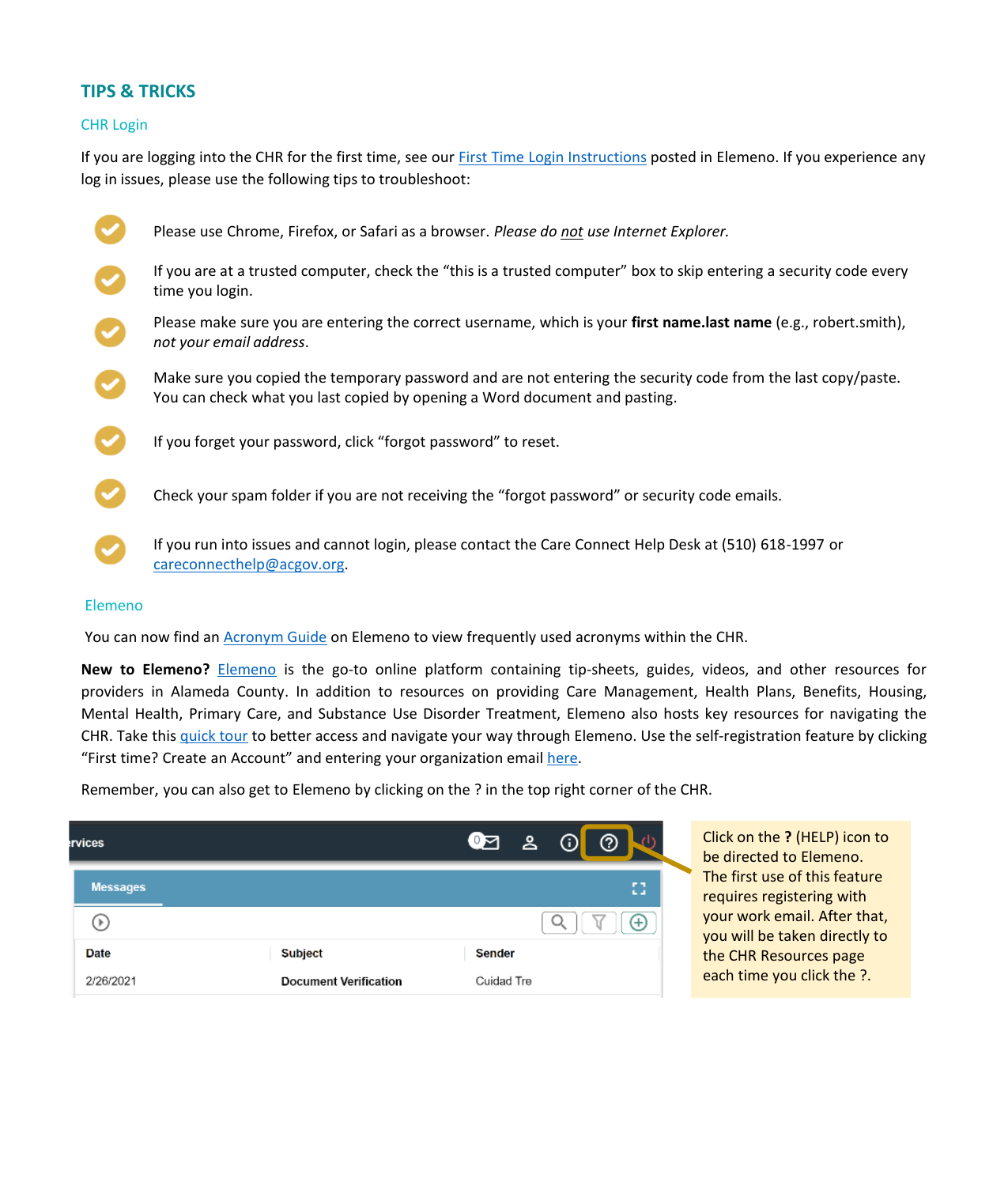# **SUPER USER WORKGROUP**

We want to thank all Super Users for your continued dedication to the Community Health Record!

Because of your commitment to the Super User Workgroup, over the past couple of years numerous enhancements have been made to the CHR, making it a more user-friendly experience. This includes:

- Adding reports to the Analytics Module, such as the FEMA shelter report
- Improving the Information Sharing Authorization (ISA) process through the use of DocuSign and consumer consent through text
- Redesigning more efficient CHR screens and display of information
- Housing more useful data, including Medi-Medi information, EMT data, jail data, Sutter data, SNF data, and Social Services data.

Moving forward, we will provide all users with the same advanced training opportunities and materials that the Super Users have been receiving; thus, **the Super User Workgroup is being discontinued.** Our goal is to give all users access to the tools needed to make the CHR a more useful experience. To do this, we will provide all organizations and users with more specialized services, including ISA PDCA, CHR consulting and coaching, periodic topic-focused webinars and cross-sector collaborative sessions, and regular program check-ins. You will continue to have access to all Super User materials posted on [Elemeno](https://careconnect.elemenohealth.com/#/login).

## *We would like to personally thank the following organizations and programs that have dedicated their time, knowledge, and efforts to the Super User workgroup and made it a success in the everchanging functionality of the CHR.*

- Abode Services
- Alameda Alliance for Health
- Alameda County Behavioral Health
- Alameda Healthy System (AHS)
- Anthem Blue Cross
- Axis Community Health
- Family Bridges
- Bay Area Community Services (BACS)
- Bay Area Community Health (BACH)
- Bonita House
- Cherry Hill (Horizon Services)
- Community Health Center Network (CHCN)
- East Bay Innovations
- HCSA Health Care for the Homeless
- La Familia
- LifeLong Medical Care
- Native American Health Center
- Pathways to Wellness
- Roots Community Health Center
- **Stars Community Services**
- Telecare Changes
- Telecare JAMHR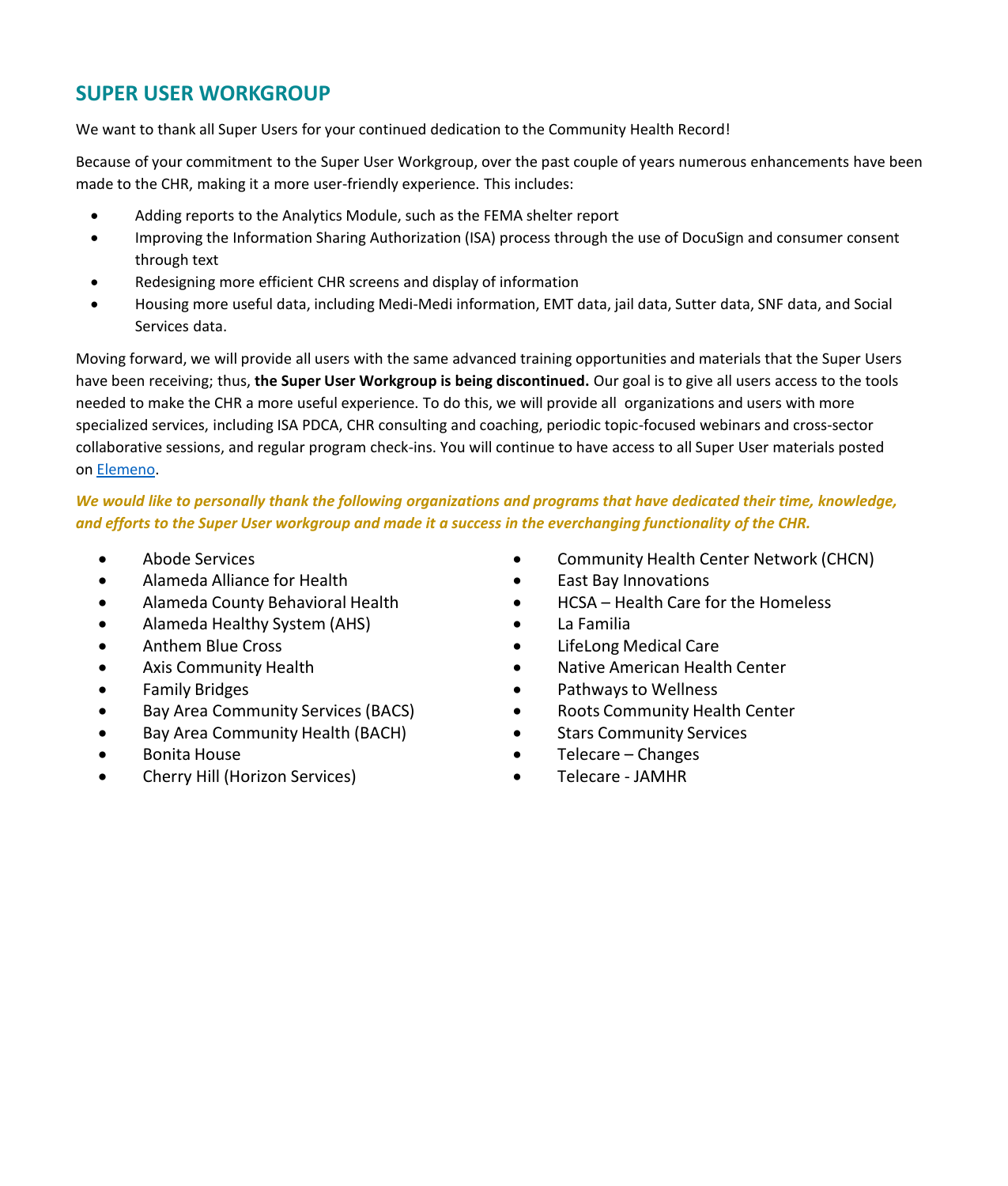# **DATA CORNER**

As of November 23, 2021, nearly 1250 individuals from approximately 30 organizations have been trained as CHR users and have CHR user accounts.



• Berkeley Food and Housing Project (0.8%)

*\*HCSA includes Alameda County Behavioral Health, Health Care for the Homeless, Alameda County Public Health Department, and Alameda County EMS.*